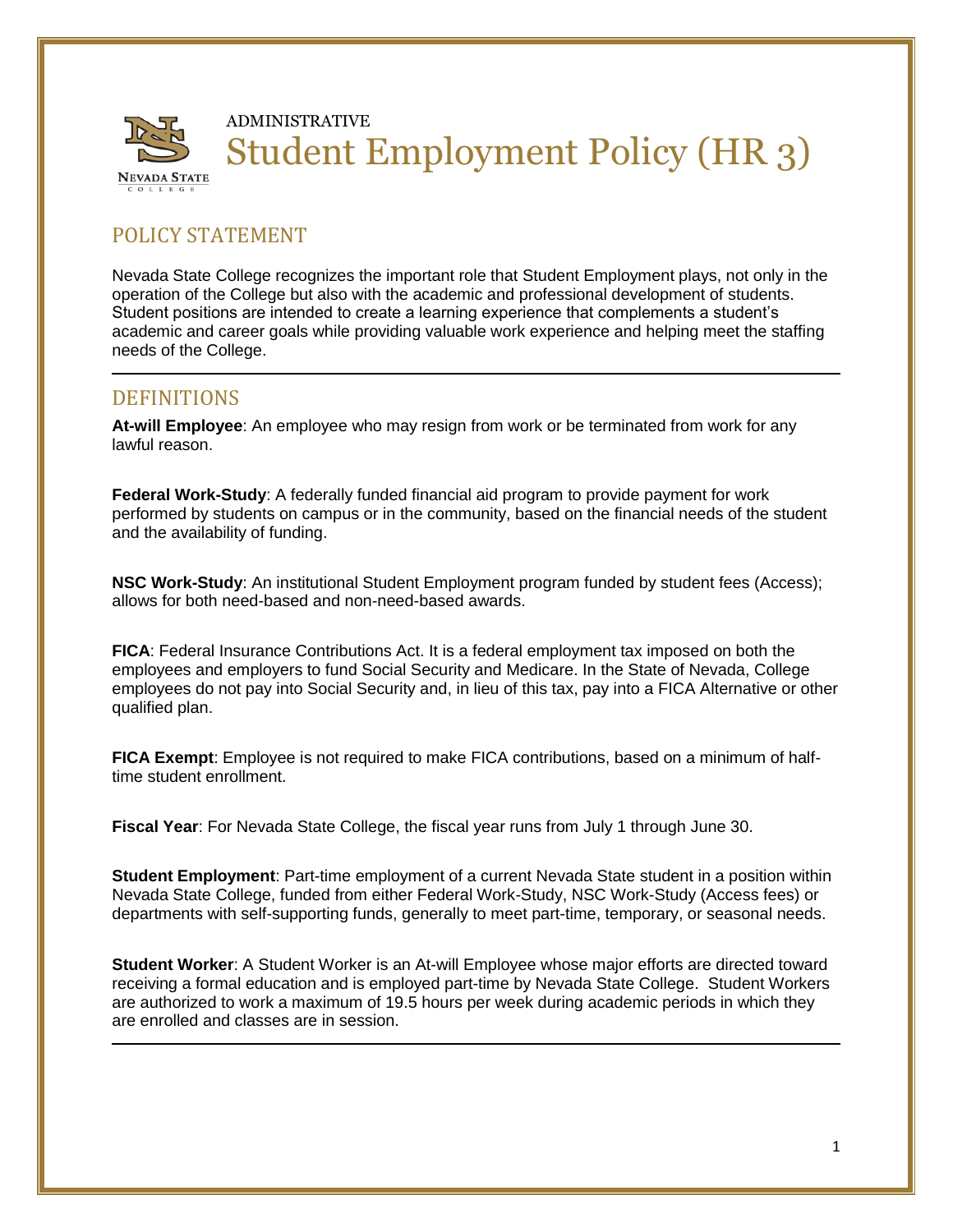# PROCEDURES

## **I. Eligibility Requirements**

To be eligible for Student Employment, an individual must be enrolled at Nevada State College as an undergraduate or graduate student during the fall or spring semesters. While individual department/units may require higher standards, the minimum requirements for all Student Workers include:

Undergraduate enrollment in at least six (6) credits per semester.

or

Graduate enrollment in at least five (5) credits per semester.

and

Cumulative GPA of 2.0 (undergraduate) or 3.0 (graduate).

Students enrolled in their final semester at Nevada State or students whose academic program does not allow for half-time enrollment may be exempt from the minimum enrollment requirement. Authorization for exemption is granted by HR in consultation with the supervisor prior to initiating the hire.

The supervisor is responsible for verifying enrollment. Verification will occur at the time of initial application and at the beginning of each academic term thereafter.

To be considered for employment, students must be authorized to work in the United States. If hiring an international student, departments must contact Human Resources for guidance before making an offer of employment.

Students may work during the winter and/or summer terms if they meet **one** of the following enrollment requirements:

- Be enrolled in at least one (1) credit during the summer term.
- Be enrolled for the academic term immediately preceding and following winter and/or summer terms.

Students who are working but are not enrolled in at least 6 credits (undergraduate) or 5 credits (graduate) will not be considered FICA Exempt and will be required to pay into the NSHE FICA Alternative Plan. Contributions to FICA will not be reimbursed due to late enrollment.

Students who drop below half-time status after the start of the semester will be permitted to continue working so long as they maintain enrollment at a minimum of three (3) credits. Students with a pattern of habitual course withdrawals will be subject to the termination provision.

Failure to maintain the above requirements may result in the revocation of Student Employment eligibility and immediate termination.

## **II. Procedures for Requesting/Hiring a Student Worker**

Departments/Units must have an operational budget available to pay the hourly wage of a Student Worker. Once funding is established, the supervisor will utilize the following process for creating and filling the student position. Student workers are not authorized to begin working prior to completing the hire and onboarding processes in Workday.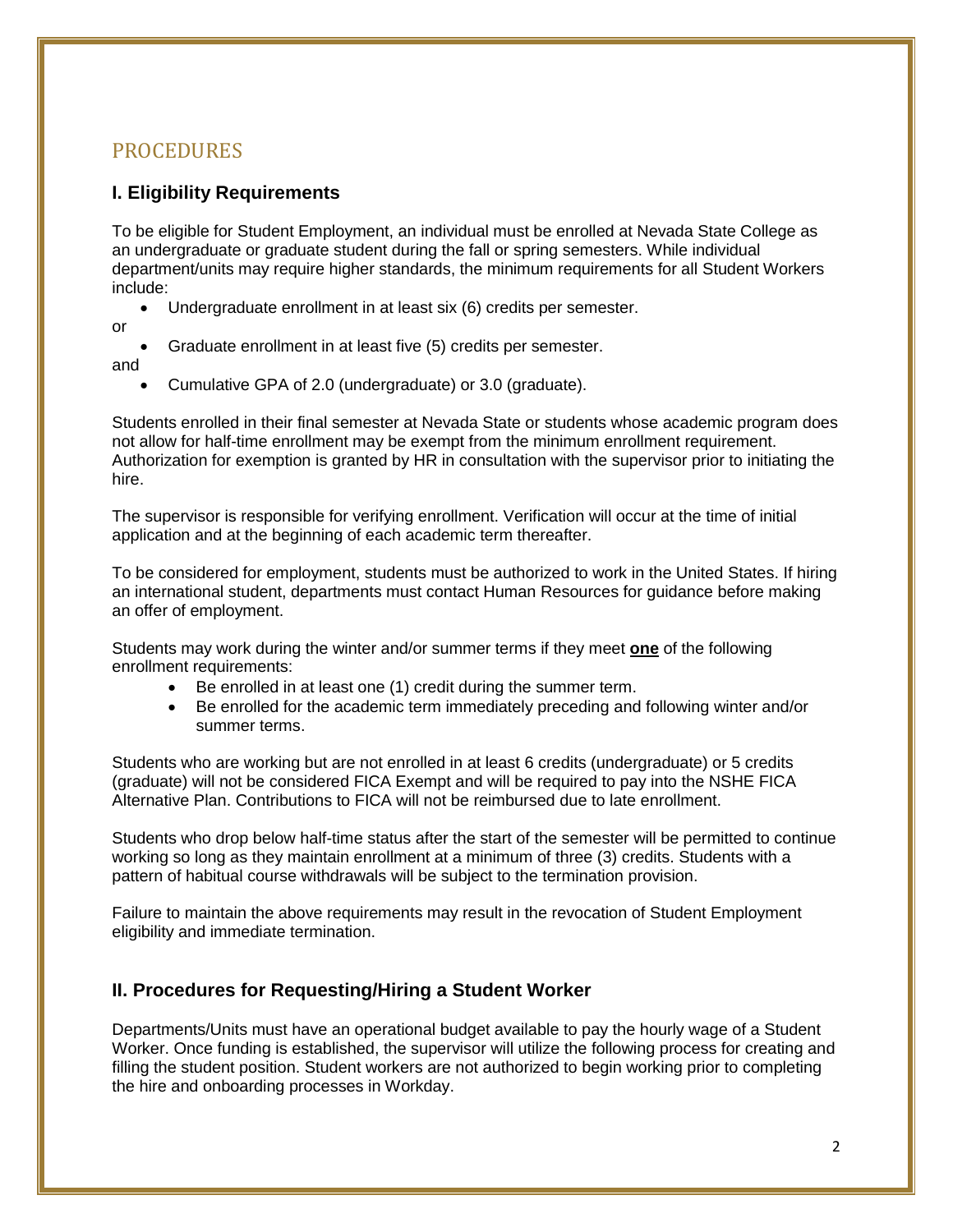1. Supervisor completes the Student Job Requisition Template (all student worker positions). Completed forms should be submitted electronically to [NHR@nsc.edu.](mailto:NHR@nsc.edu)

The above forms can be found in the documents section of the NSC Portal, under Human Resources > HR Docs > Forms > Recruitment and Search Process

Human Resources will review the job requisition for completeness. At this time, HR will determine, in consultation with the supervisor, an appropriate salary grade and hourly rate in accordance with the Student Classification and Compensation Schedule.

2. Supervisor initiates and submits the "Create Job Requisition" business process in Workday.

Guidance on completing the job requisition can be found using the "Workday Training Resources" worklet in Workday and searching for "create job requisition."

Approved job requisitions will be posted on the NSC jobs portal and applications will be accepted. In addition to resume, cover letter, and references, student applicant will be required to upload a copy of their class schedule showing that they meet the minimum enrollment requirement.

3. Supervisor will review submitted applications, conduct interviews, select applicant(s), and initiate the Workday Hire process. During the initial application review, supervisors will be responsible for verifying each applicant's enrollment status. Students who do not meet the minimum enrollment requirements will not be considered for hire.

4. Once the Student Worker has completed the hire and onboarding processes, including an I-9 Form, they will be notified of their completion and will be authorized to begin working.

### **III. Classification and Compensation Schedule**

The student classification and compensation schedule is designed to establish consistent hiring and pay practices for all Student Workers. The schedule adheres to the State of Nevada minimum wage and hourly rates. Salaries must be at a wage no less than the minimum required by law and may not exceed the maximum allowable wage for the assigned wage range.

The level and salary applied to a student position is determined by the Office of Human Resources and will be based on job duties/responsibilities, supervision needed, qualifications, and level of expertise required for the job.

Positions are typically placed at the minimum of the pay range. Placement above the minimum may be warranted based on the complexity of the job duties, level of independent judgement, scope and responsibility, and skill/experience required for the position.

New student positions must be submitted to Human Resources prior to a department posting a position for recruitment or making an offer of employment.

Listed below are the classification and compensation ranges for Student Workers:

**Student Worker I**

Wage Range: \$9.75 - \$14.00

Duties at this level typically vary from routine and simple to slightly complex, requiring basic decision-making. Employees at this level receive training or are instructed how to perform assigned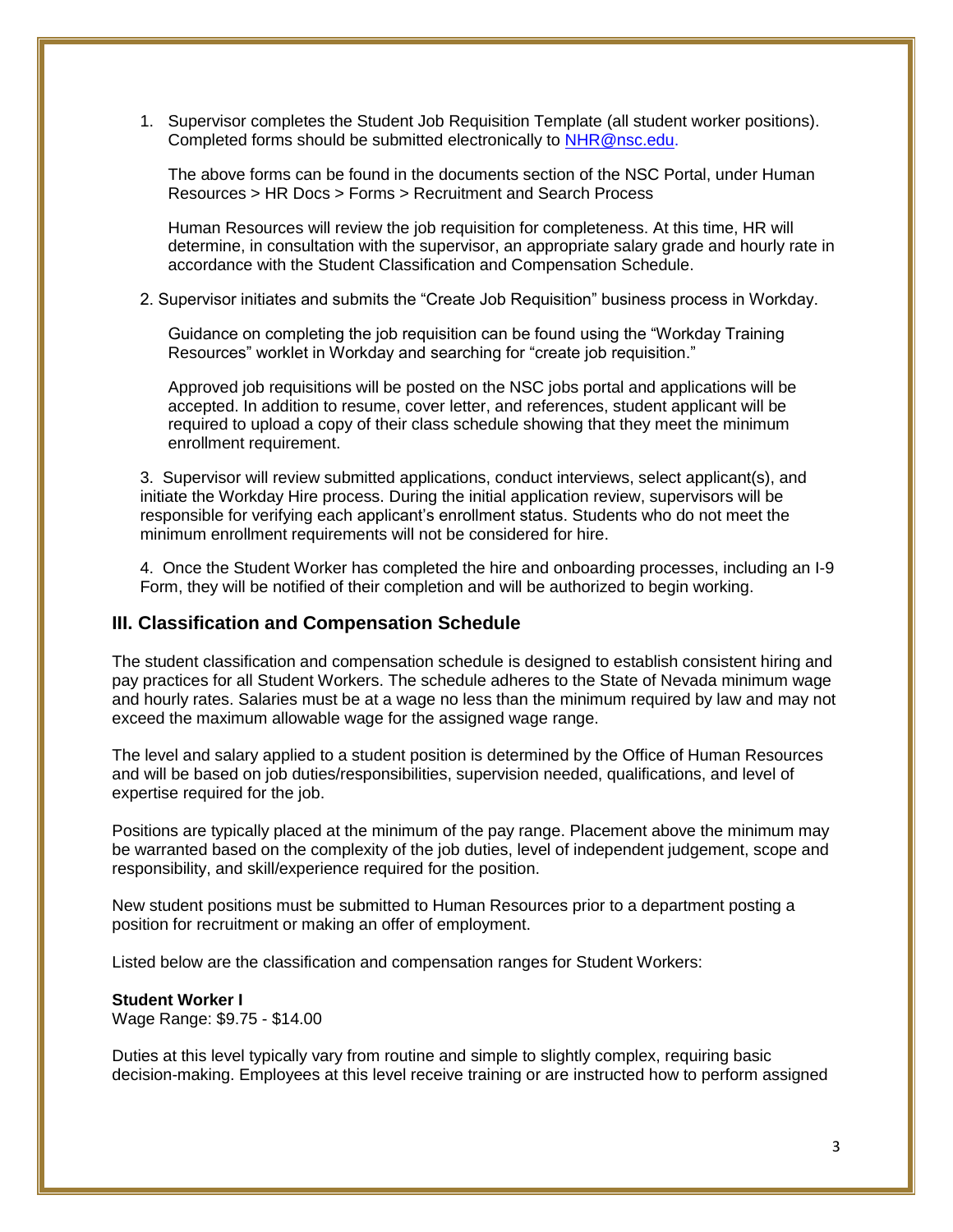duties. Duties are performed under direct supervision to ensure completeness and accuracy of tasks performed.

*Examples of duties: basic clerical duties, filing, answering phones, shelving books, copying, washing laboratory glassware, stocking shelves, and other manual tasks involving light physical effort. Basic computer skills, reviewing documents for completeness, data entry, cashiering, simple hardware/software maintenance under supervision, library research requiring student to summarize materials, and situations requiring similar judgement. Positions requiring manual skills and arduous physical work are included in this classification.*

#### **Student Worker II**

Wage Range: \$12.00 - \$16.00

Duties at this level fall into three areas or a combination of these areas:

1. Duties range from somewhat to moderately complex, are varied and involve a degree of responsibility and judgement.

2. Duties are specialized or technical requiring exceptional and diversified skills.

3. Duties include training lower level Student Worker positions and acting as a lead supervisor over other Student Workers.

Employees at this level must take initiative regularly and must be able to provide information regarding unit procedures, rules, and regulations. Employee is given general instruction and will be expected to prioritize work, use initiative, and make decisions regarding work assignments. Employee must possess specific knowledge and skills to perform duties without detailed supervision.

*Examples of duties: Tutoring students in a structured environment (e.g. ASC or Writing Center), desktop publishing, routine hardware/software maintenance, editorial assistance, laboratory work involving research and testing, research work involving collection and interpretation of data, higher level administrative tasks, supervision, training, or overseeing a function or service area.*

### **Student Worker III**

Wage Range: \$14.00- \$18.00

Duties at this level are specialized or technical requiring exceptional and diversified skills. Assignments involve: Analysis, independent judgement and knowledge of the principles, practices, and concepts of a professional field (e.g. accounting, management information systems, computer science, biology, etc.), advanced customer service or employee supervision. Employees at this level are expected to independently prioritize work, use initiative, and function with autonomy and independent decision-making.

*Examples of duties: provide academic support within individual courses, provide embedded supplemental instruction support, lead workshops and/or class sessions to support academic instruction, report compilation, highly technical programming, grant writing, database development, web development, highly technical laboratory or research work. Position in this category normally involve work that is closely related to the student's academic program.*

#### **Increases to Student Pay**

Students may be eligible for a longevity increase if the following criteria have been met:

The Student Worker has served in their current position for a minimum of 12 months.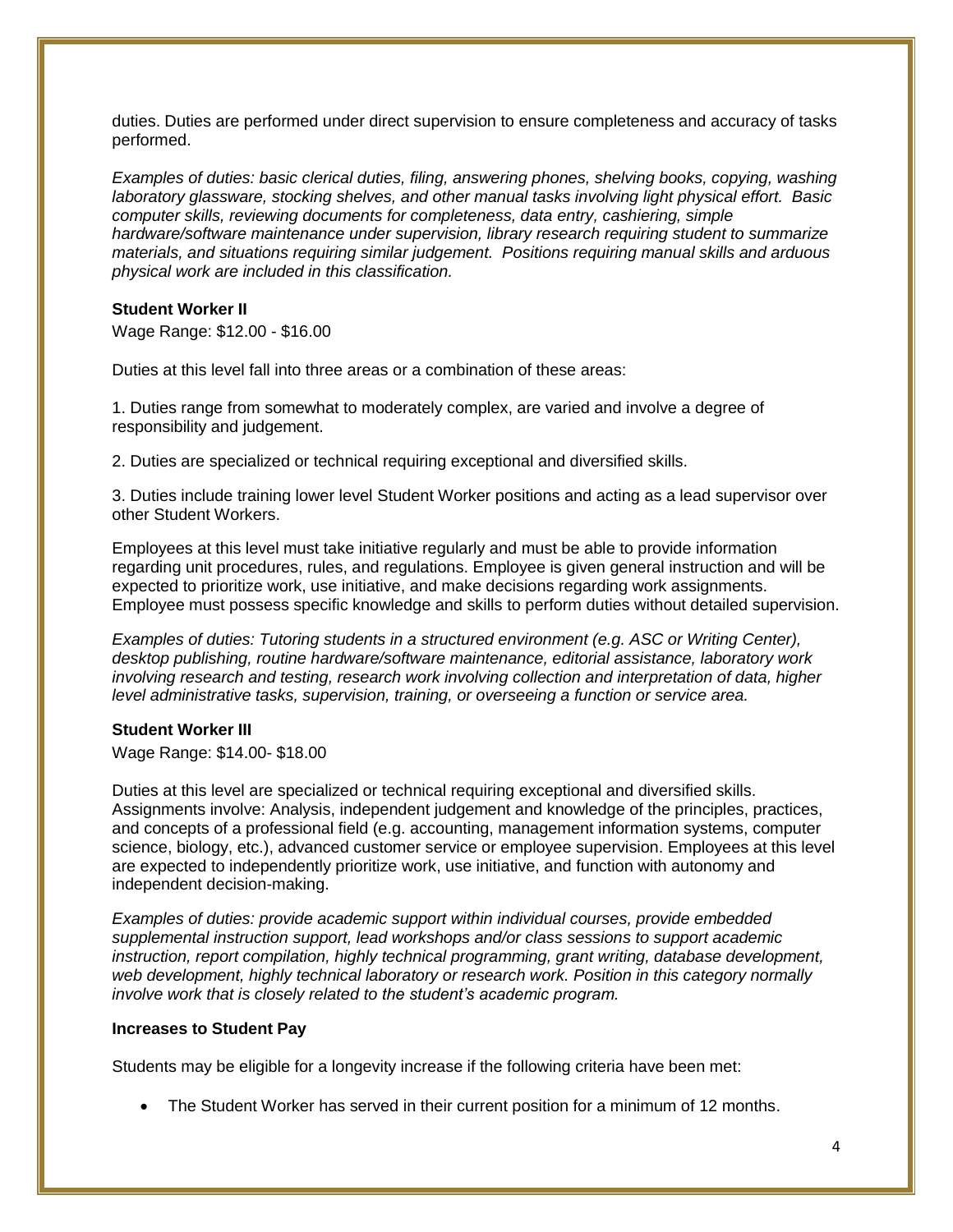- The Student Worker has not received an increase to their compensation in the previous 12 months.
- The direct supervisor and department director/manager recommend giving the increase.

Increases to student pay are based on the availability of student funds allocated to the department.

The maximum allowable increase for a Student Worker is 50 cents per hour per fiscal year. Increases shall not cause the Student Worker's pay to exceed the wage range maximum for the assigned classification level.

Supervisors are responsible for notifying Human Resources, in writing, of all requests to increase pay. If requests are received prior to the student worker's anniversary date, the increase will be effective on the anniversary. If requests are received after the anniversary date, the increase will be effective on the date the request was received in Human Resources. Increases will not be retroactive.

## **IV. Employment Rules Applicable to Student Workers**

### A. *Standard Hours and Overtime*

Student positions are temporary, part-time positions and should provide flexible work schedule to accommodate the student's class schedule and other academic responsibilities, and should not impede the student's academic pursuits. The following restrictions apply to all student positions:

- Student workers are authorized to work a maximum of 19.5 hours per week during academic periods in which they are enrolled and classes are in session.
- Students may be authorized to work up to 40 hours per week during breaks when classes are not in session (e.g. spring break) or during winter break and/or summer session if they are not enrolled in classes.
	- o Authorization must be granted by the appropriate campus Executive (e.g. President/Provost/Senior Vice President/Vice President).
	- $\circ$  Written approval must be provided to Human Resources prior to increases the student workers hours.
- Maximum weekly hours apply to hours worked across all jobs, within NSHE, in which the student may be employed, regardless of NSHE institution.
- Overtime shall not be authorized for Student Workers. In the unusual event that overtime is worked, the Student Worker must be compensated at one and one-half times the normal hourly rate.
- Student workers may not exceed the department's budgeted salary allocation for student positions.

### B. *Time Tracking and Payroll*

One of the most important responsibilities of a supervisor is to ensure that student payroll information is submitted and approved in a timely and accurate manner. It is the responsibility of the student and supervisor to be aware of payroll deadlines and procedures. Payroll cutoff schedules are available from the "Workday Training Resources" worklet on the Workday homepage and by searching "Payroll."

Payroll periods are from the 1<sup>st</sup> through the 15<sup>th</sup> and the 16<sup>th</sup> through the last day of each month. Paydays occur on the 10<sup>th</sup> and 25<sup>th</sup> of each month.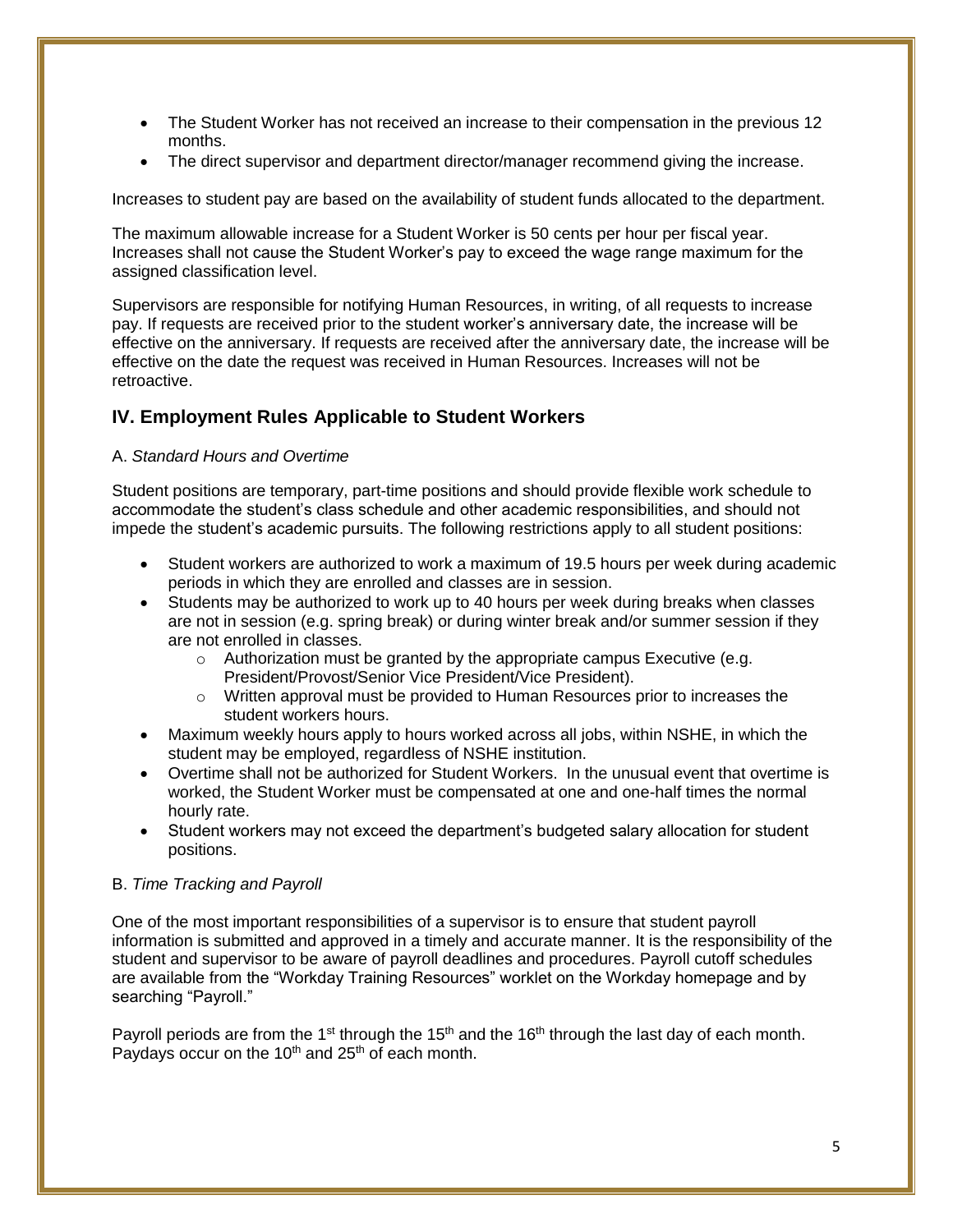Students must clock-in and out in Workday for each shift in which they work. Students must also submit their time for approval by their supervisor by the end of each pay period  $(15<sup>th</sup>$  and last day of the month). Supervisors must approve time within one day of the end of the pay period.

If a student is eligible for work study, their primary job will display a time type for work study and they should select that option each time they clock in. If work study is not an option, the Student Worker should select the time type of "Student Hours Worked." Supervisors and Student Workers will be notified by HR when they are awarded work study.

If a student fails to clock-in or out for a particular shift, the supervisor or timekeeper can enter the time retroactively. Retroactive time entry can be logged for two prior pay periods. Supervisors should contact Human Resources if retroactive pay is needed beyond two prior periods.

### C. *Performance Evaluation*

Evaluations are valuable tools in assessing a student's progress, providing positive reinforcement, discussing areas of improvement, and for establishing goals for the individual and the department.

It is important that supervisors identify job responsibilities and expected performance standards for the Student Worker and provide ongoing and consistent evaluation of work performance. Human Resources recommends that Student Workers be evaluated at the conclusion of each semester.

A standard evaluation form assists supervisors with evaluation process. The form can be found in the documents section of the NSC Portal, under Human Resources > Forms > Performance Evaluation Forms.

### D. *Breaks and Meals*

Breaks: Student workers are entitled to one 15-minute rest period, with pay, for every consecutive 4 hour period in which they work. In general, rest periods should occur near the middle of each 4-hour period but should not be taken at the beginning or end of the work period.

Meals: Student workers, who work a consecutive 6-hour work period are entitled to one unpaid 30 minute meal period. Supervisors may authorize a meal period of up to 1-hour. Meal periods should occur near the middle of the shift but may not be taken at the beginning or end of the work period. Employees may not work through or skip their scheduled meal period.

### E. *Benefits*

Every Student Worker is covered during their working hours by Workers' Compensation Insurance for work-related injury/illness. The coverage provides an incapacitated worker the means of support and medical care when unable to work because of a job-related injury/illness. Employees must immediately report any job-related accident or illness to their supervisor and Human Resources. Supervisors complete appropriate forms for the Workers' Compensation Office.

Student Workers are not eligible to receive other employment benefits such as shift differential pay, call-back pay, paid holidays, paid vacation time, paid sick leave, retirement benefits, or permanent status.

#### F. *Termination*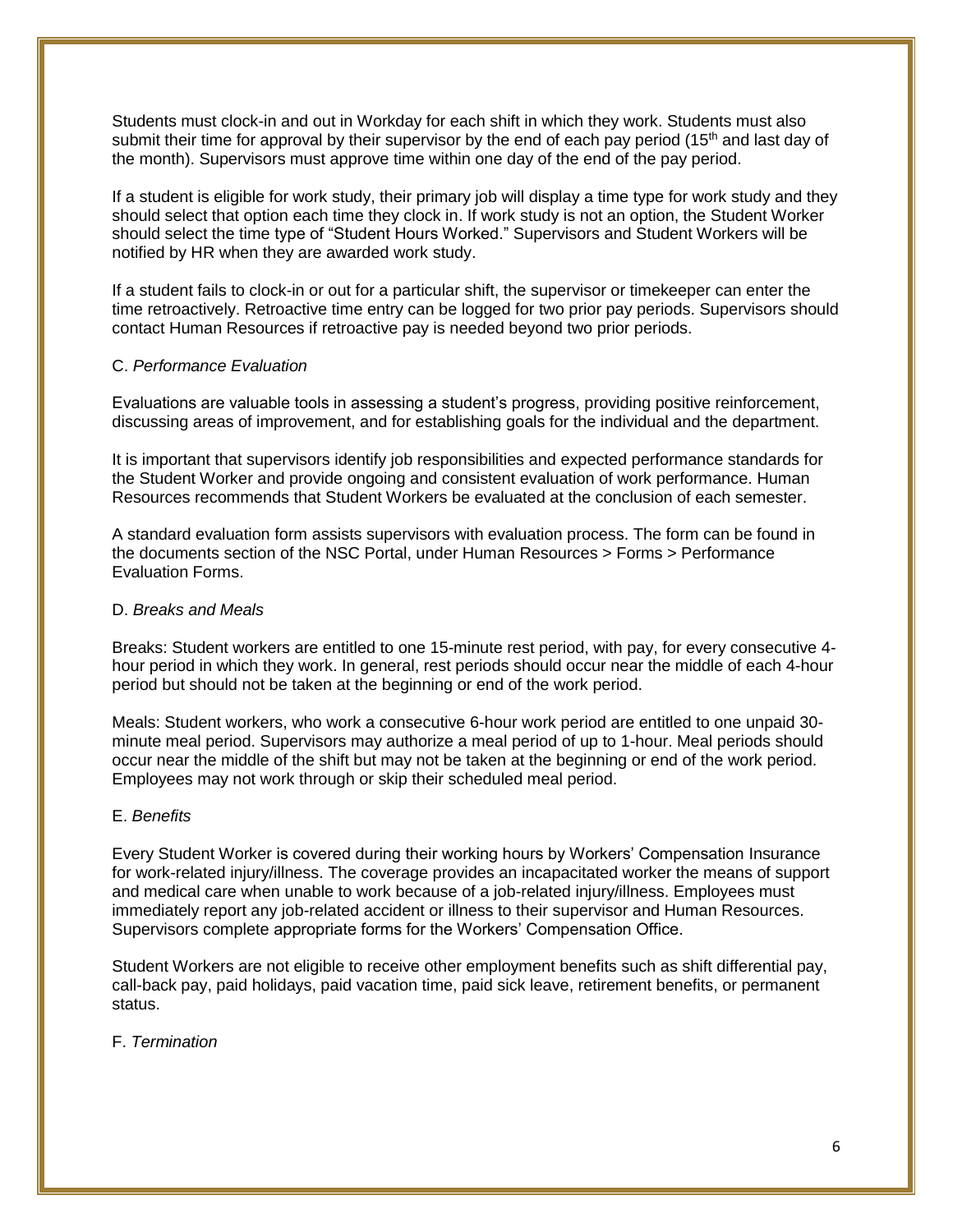Student Employment is considered at-will and can be terminated at any time by either the employer or employee and for any lawful reason. Supervisors shall consult with Human Resources prior to terminating a student worker from their position.

A student may resign from their position. Reasonable notice for the employment separation should be communicated, in writing, to the supervisor.

Where termination occurs, the supervisor or employee should initiate the termination/resignation function within Workday when feasible following the notice of termination.

# FORMS/INSTRUCTIONS

Student Employment Job Description Student Job Requisition Template Student Performance Evaluation Form

## **CONTACTS**

| <b>SUBJECT</b>     | <b>CONTACT</b>        | <b>PHONE</b> | <b>EMAIL</b>           |
|--------------------|-----------------------|--------------|------------------------|
| <b>HR Director</b> | <b>Eric Gilliland</b> | 702.992.2322 | Eric.Gilliland@nsc.edu |
|                    |                       |              |                        |

# RELATED INFORMATION

**HISTORY** 

# APPROVAL SIGNATURES PAGE



| Denial* | Approval | Approval w/<br>condition* |
|---------|----------|---------------------------|
|         |          |                           |

Victin Shield

6-24-2020

Office of the Provost (Provost's Signature) Date

Recommendation (check one):

| Denial* | Approval | Approval w/<br>condition* |
|---------|----------|---------------------------|
|         |          |                           |